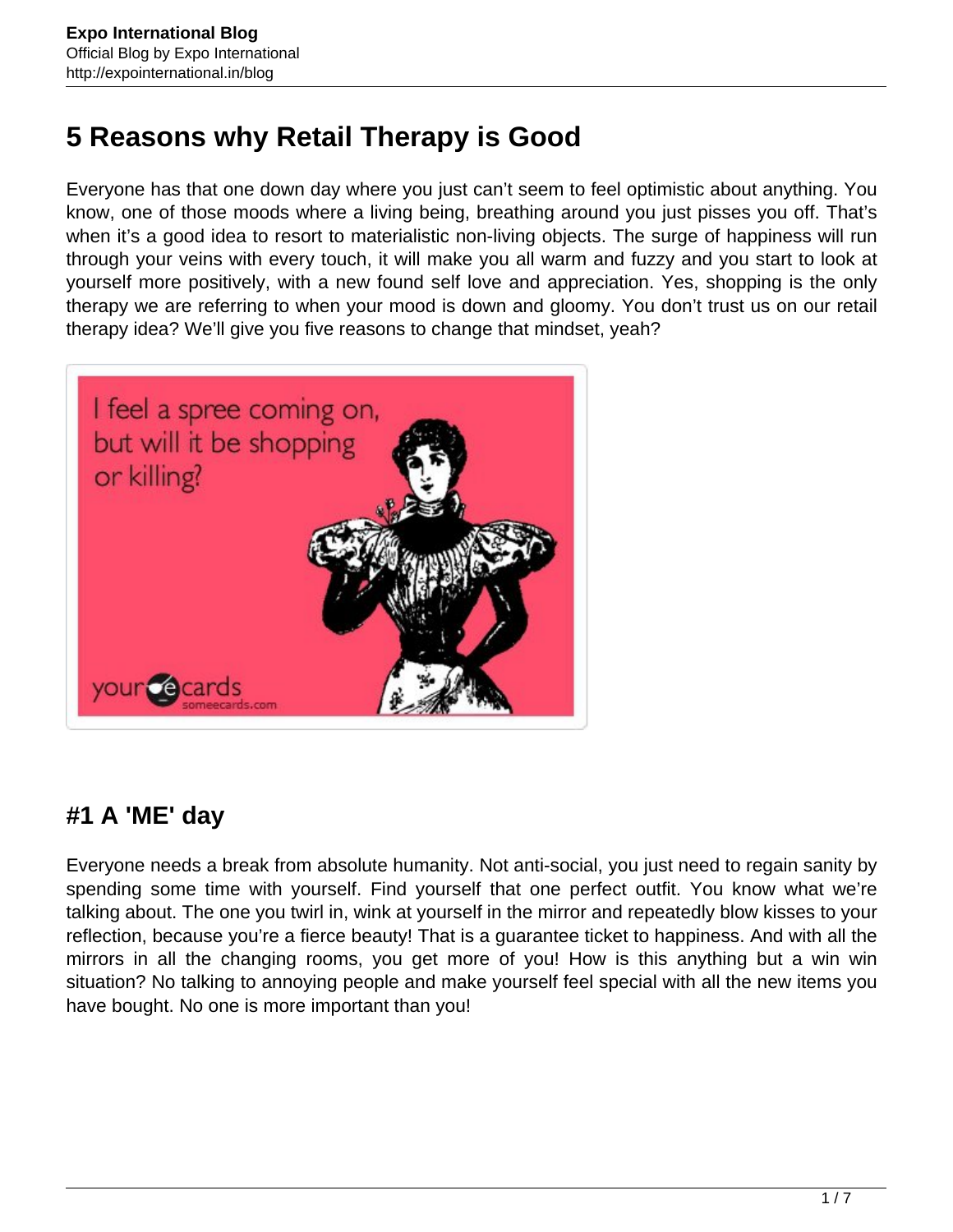#### **#2 New clothes new ME!**

Revamping your entire lifestyle and personality? What better way to do that by changing your wardrobe? Shed away all the negativity and irritation from the previous days and find yourself somewhere amongst all those clothes racks and shelves. It will give you confidence to embrace your new life and new identity and strut out a new person with absolute sass, because you GO GURL!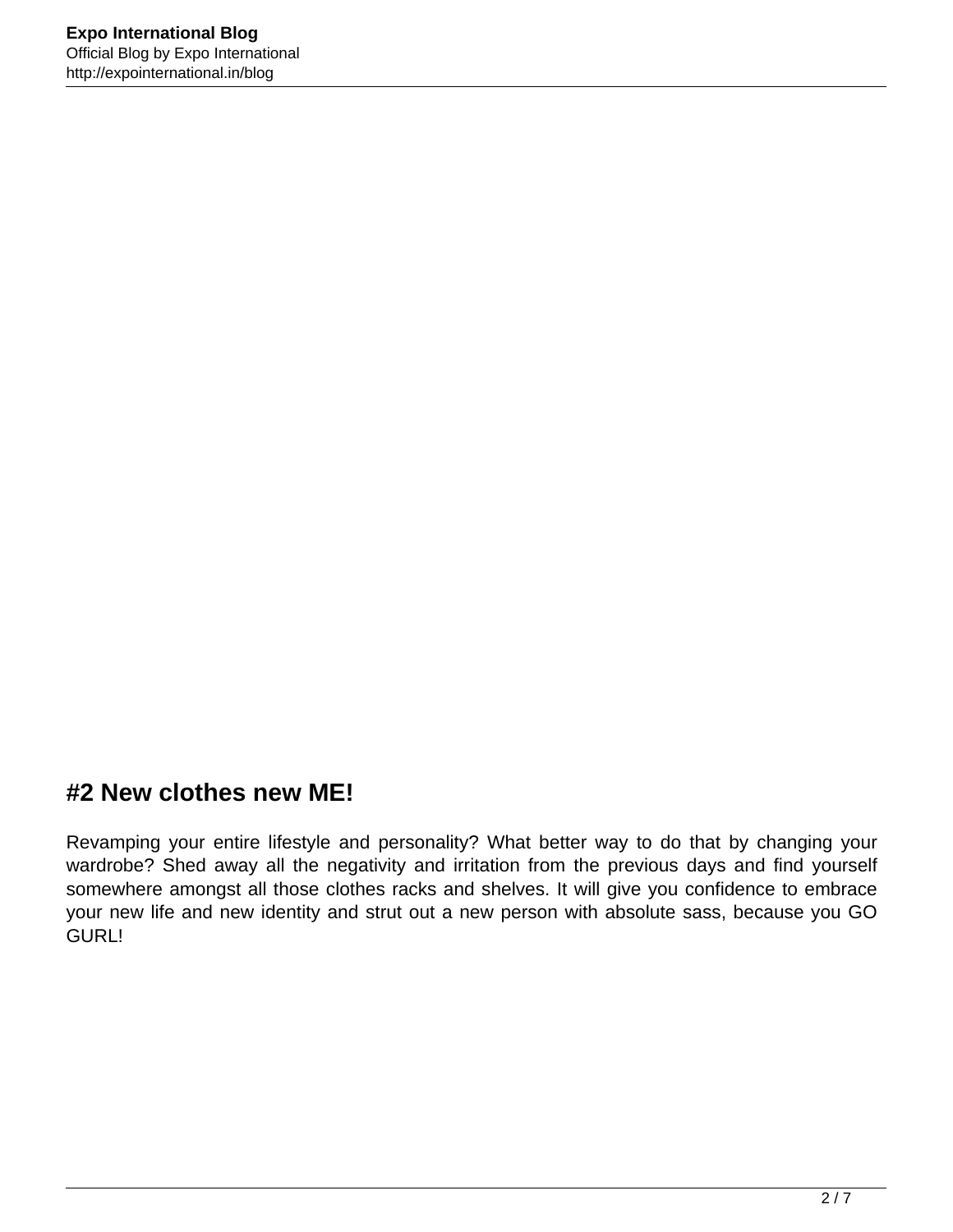#### **#3 Colour me cute**

The absolute essential of a retail therapy is finding yourself a colour that describes you best and makes you feel like the exquisite lady you are. We say this with absolute surety, that when you stalk up your wardrobe with a colour that makes you happy, you will look forward to throwing on a killer outfit daily and taking the world in a stride!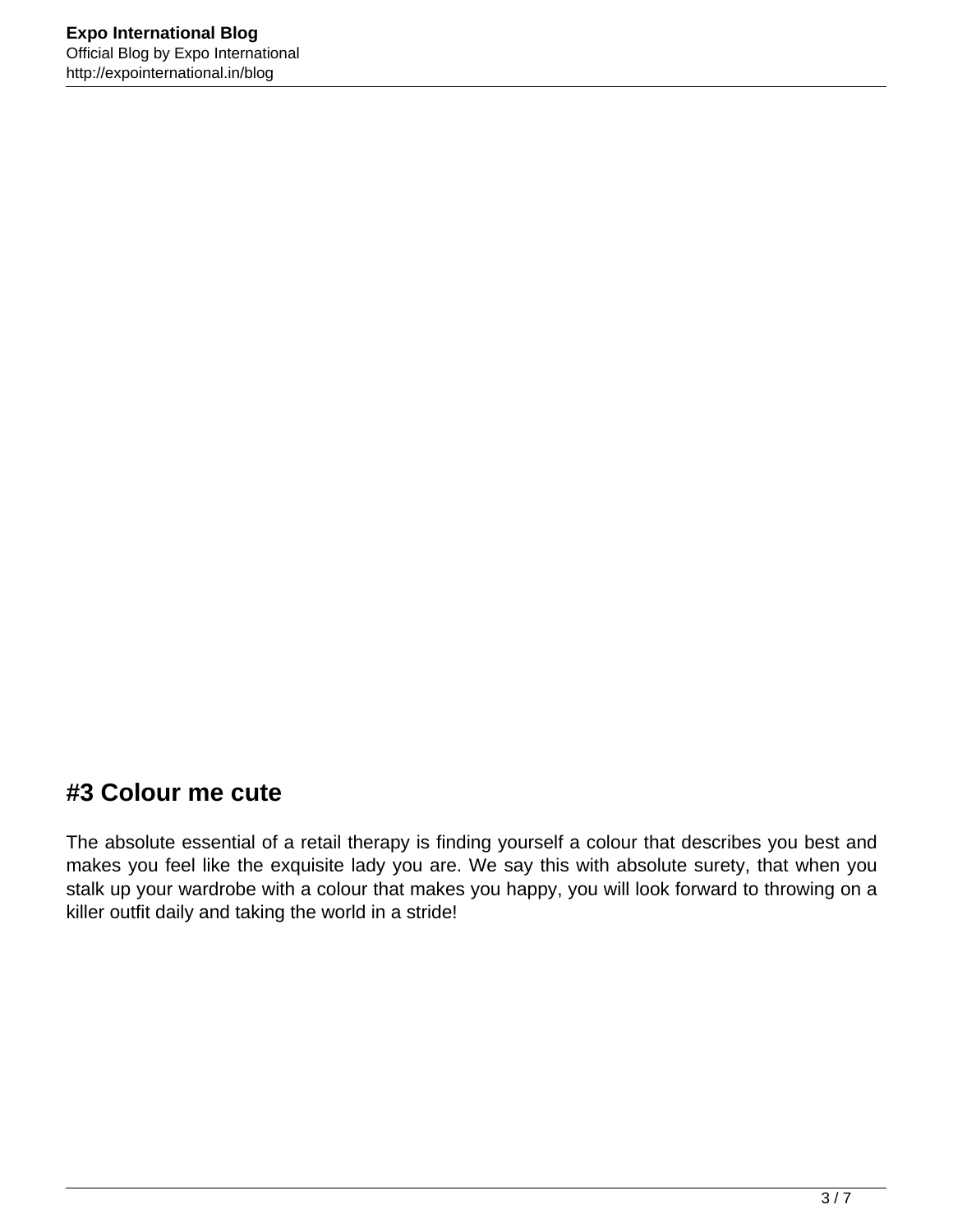## **#4 Get clicking!**

Try out a few odd outfits, make a funny face, strike a funny pose and getting clicking! You will be surprised how happy and giggly you will be after doing some dumb things to gratify your inner child! Appreciate yourself the way you are in any given situation because you're the QUEEN of the world, and even though you may have some downfalls, you have a tiara to hold up on that gorgeous head of yours.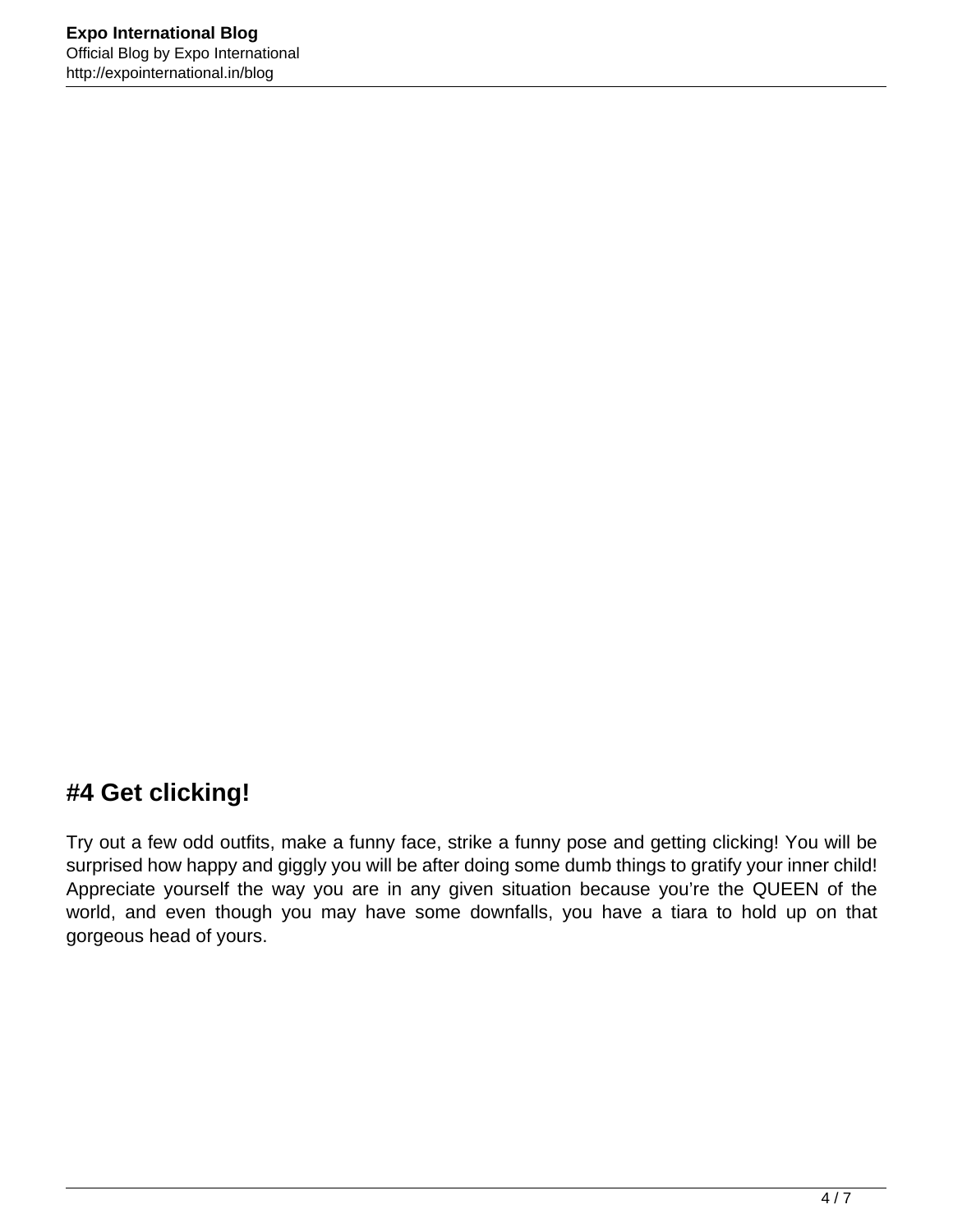## **#5 Squad Day out**

So if you're sad and don't enjoy being all alone, very understandable. Give the squad a ring, and everyone can have a gossip day. Pamper yourself, talk about everything happening and making you sad, and compliment each other. What's better than having your best friends around you bring your spirits high again?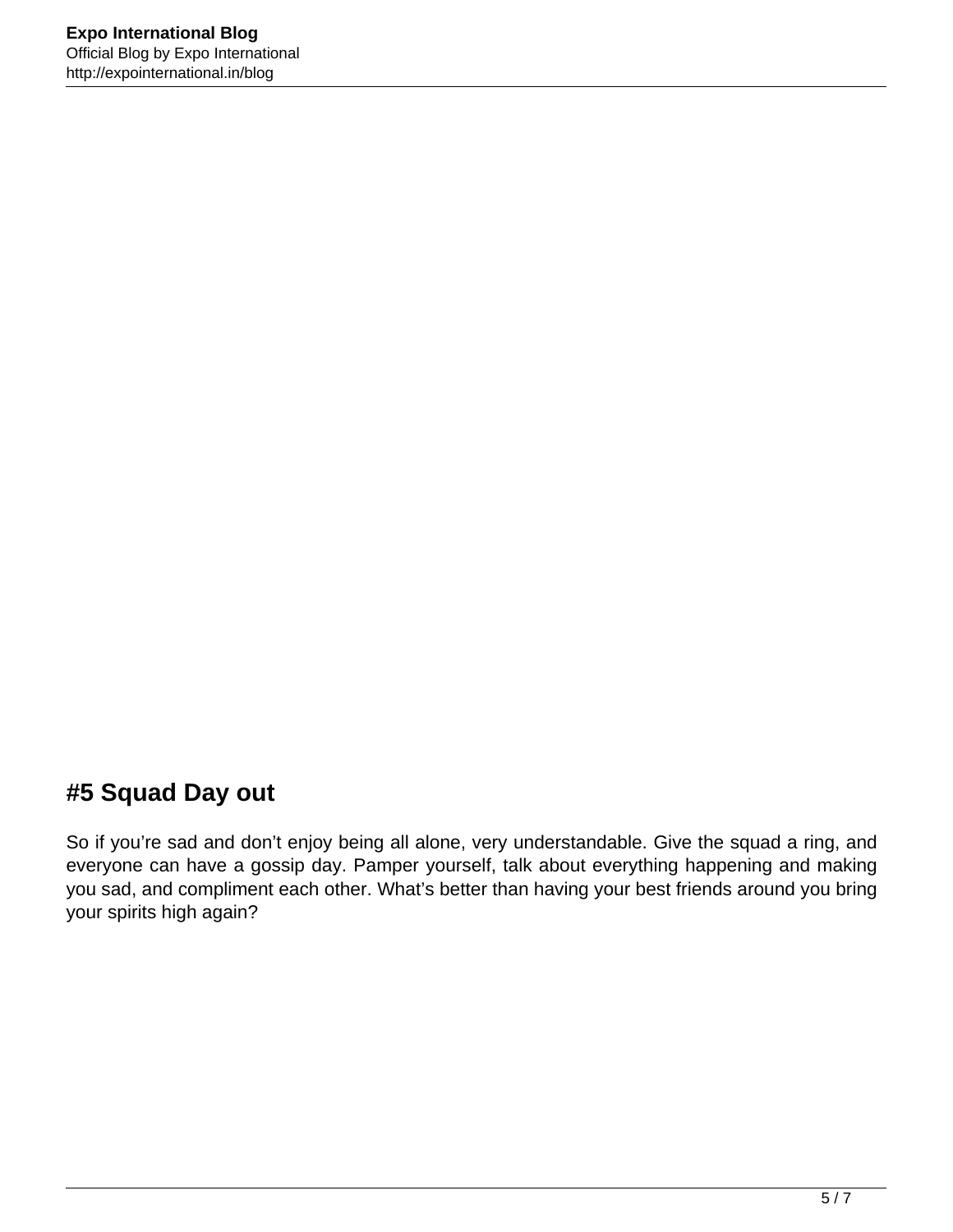Have those reasons got you craving a nice relaxing shopping spree? Do you wanna just revamp your entire look and closet? We at Expo International may not be professional counsellors, but we sure do put up a great show for retail therapy! And this time, we have brought you the best of the best at our very first Pop-up Exhibition - Design BAR. Clear your calendars on 25th and 26th June, for we bring you the best weekend haven for all your closet cravings, at Infiniti Mall, Andheri West.